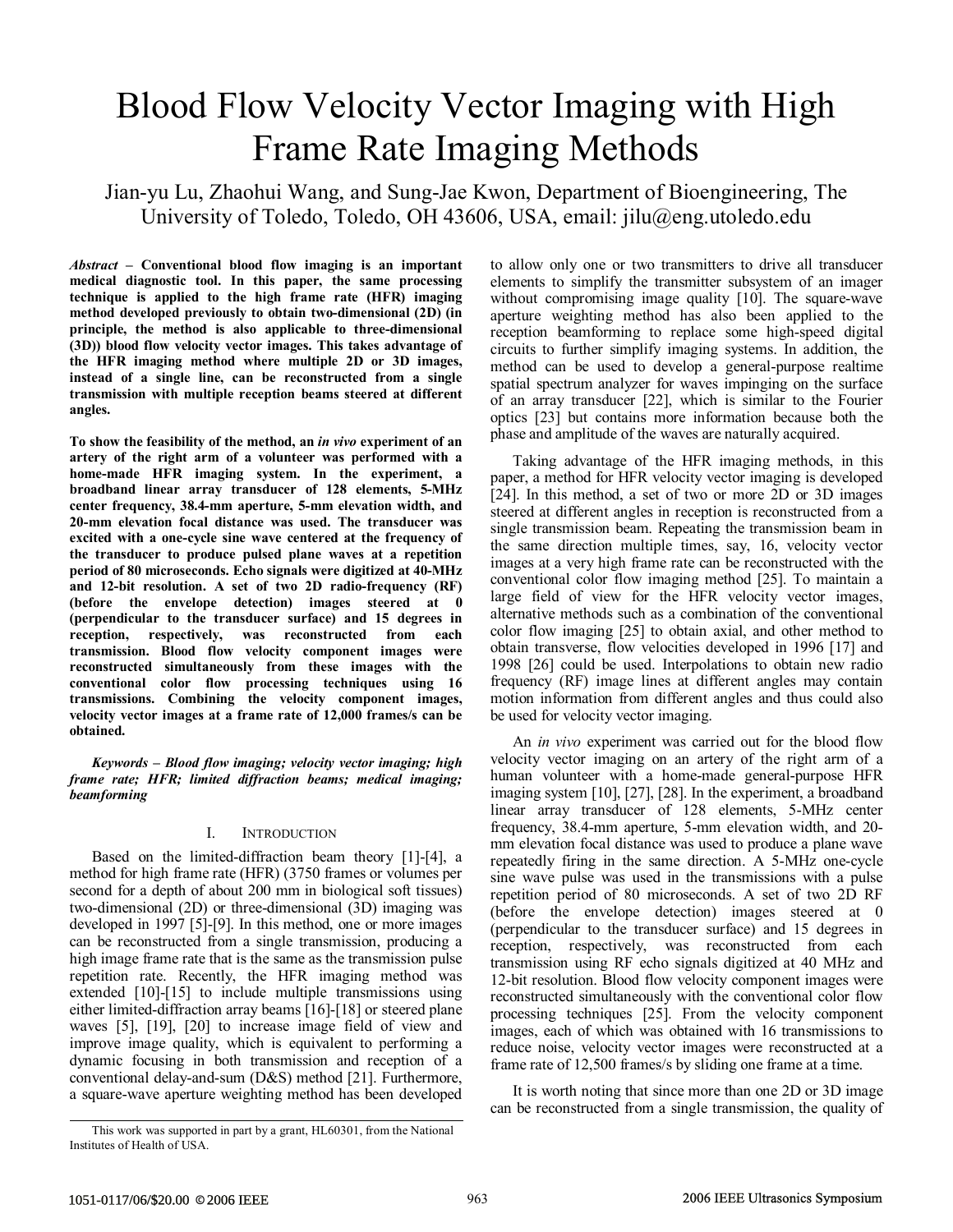B-mode image could be improved with a coherent superposition to increase resolution or an incoherent superposition to reduce speckles without reducing image frame rate, while producing flow velocity vector images at the same time.

#### II. METHOD

To obtain HFR velocity vector images, HFR RF B-mode images need to be reconstructed first. A program that is based on the HFR image reconstruction method developed in 1996 was used for the image reconstructions [5], [6]. The theory of the HFR imaging and its extension are the basis for understanding the method and can be founded in [5] and [10].

To demonstrate the method of velocity vector imaging, an *in vivo* experiment was performed. In the experiment, a 5-MHz broadband linear array transducer of 128 elements and 38.4 mm aperture was used. A home-made general-purpose HFR imaging system [10], [27], [28] was used to acquire echo signals of an artery near the elbow section of a healthy volunteer. The imaging system has 128 independent wideband (0.05-10 MHz) linear power amplifiers (their output is capable of driving a 75-ohm resistive load at up to  $+/-144V$  peak) and 128 independent broadband (0.25-10 MHz) time-gain-control (TGC) receivers. RF echo data acquired were digitized at 40- MHz sampling rate and 12-bit resolution. The data were then transferred to a personal computer (PC) via a standard USB 2.0 port for image reconstructions. A short pulse (one-cycle sine wave) at a center frequency of the transducer was used to excite the transducer and echoes were received at the full bandwidth of the receiver (about 10 MHz) to maintain a high axial resolution of the velocity vector images. However, this has produced high noise and a wider spectral width of Doppler signals that may reduce the accuracy of velocity estimation. To improve the quality of velocity vector images, transmissions of a narrower bandwidth tone burst of a few cycles and a matched receiver bandwidth may be needed at the expense of the axial resolution.

With images reconstructed for receive beams steered at different angles from each transmission, velocity vector component images can be reconstructed by transmitting multiple times in one direction. The conventional color flow imaging method [25] was used to estimate the velocity components, except that the mean frequency shift was obtained via fast Fourier transform that was applied to the complex echo samples derived from multiple consecutive frames of images. A one-tap finite impulse response (FIR) filter was used to reduce the effects of slow motions of the tissues. In principle, at least two transmissions are required to obtain the velocity information with the color flow imaging method. To reduce noise, we used 16 transmissions in one direction. Combining the velocity component images, velocity vector images of a frame rate as high as the repetition rate of the transmission pulses can be reconstructed by sliding the signal processing window one frame at a time.

In addition to the flow velocity imaging, the multiple images reconstructed from different receiving angles could be

used to increase the resolution of B-mode images by a coherent superposition or to reduce speckle noise with an incoherent superposition, without reducing image frame rate.

#### III. RESULTS

Reconstructed images of the artery are shown in Figs. 1 and 2, for receive beams steered at 0 and 15 degree angles relative to the vertical direction, respectively. The straight lines near the top of the images are produced by the ringing of the transmission beams. The boundary between the water (the large dark area on the top) and the skin can be clearly seen due to a wide bandwidth of the system. A large artery marked with a rectangular box can also be seen in the tissue.

Velocity component images that correspond to the box areas of Figs. 1 and 2 are shown in Figs. 3 and 4, respectively. Due to the trade-off between image resolution and noise as explained earlier, the velocity component images have been contaminated by the noise and thus are not smooth.

From Figs. 1 and 2, it is clear that images reconstructed from different steering angles in receive have different speckle patterns and thus can be used to reduce speckle noise without lowering image frame rate.



**Figure 1.** Reconstructed B-mode image of an artery of the right arm of a volunteer used for HFR velocity vector imaging with the HFR imaging method [5]-[9]. A 5-MHz broadband transducer (38.4-mm aperture, 5-mm elevation aperture, and 20-mm elevation focal distance) was used (the transducer was at the top of the image). A broadband plane wave that was perpendicular to the transducer surface was used in transmission. In the image reconstruction, the receive beam was not steered. A plastic bag sealed with distilled water was placed between the transducer surface and the skin of the arm to avoid multiple reflections from bones and allow the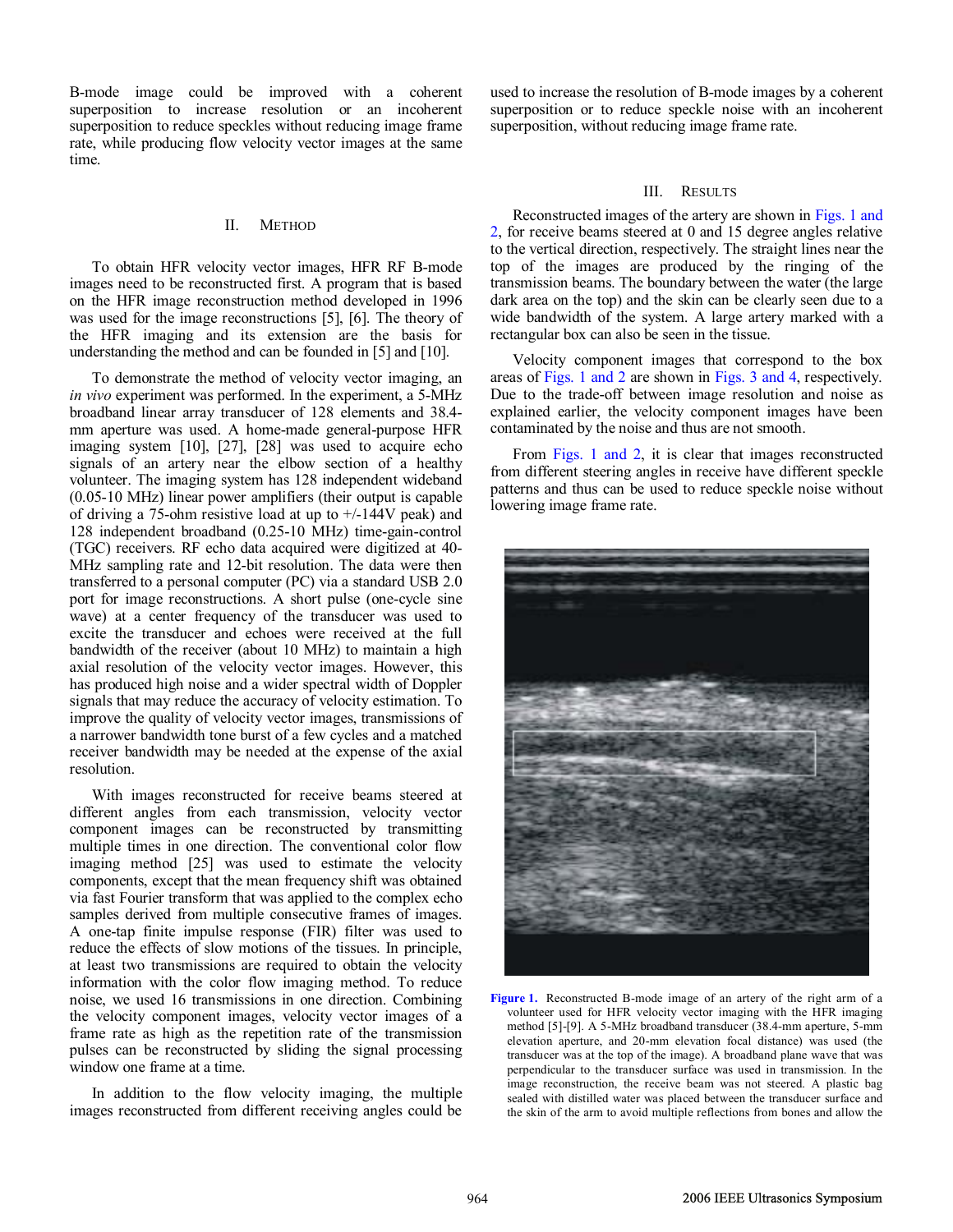object (artery) to be located around the elevation focal distance. The image was acquired at a frame rate of 12,500 per second (80-µs period) for about 1 second duration. It is log-compressed with a 50-dB dynamic range. The dimension of the image is 38.4 mm in width and 45 mm in height  $(256\times300 \text{ pixels})$ . A box of 30.6 mm by 4.5 mm  $(204\times30 \text{ pixels})$  indicates the area where the blood flow velocity image was reconstructed.



Figure 2. This figure is obtained under the same experiment conditions as those in Fig. 1, except that in the image reconstruction, the receive beam was steered at an angle of 15 degrees relative to the transducer axis. The image size is 37.05 mm by 45 mm (247×300 pixels), which is slightly smaller than that of Fig. 1 due to the receive beam steering. The box shows an area (25.2 mm by 10.7 mm or 168×71 pixels) where the velocity image was reconstructed. The image was produced with the same single broadand plane wave transmission as that in Fig. 1.



**Figure 3.** Magnitude of the velocity component image reconstructed with the conventional color flow processing technique [25] without receive beam steering. The imaging area corresponds to the box area of Fig. 1. In the image reconstruction, 16 transmissions were used to obtain both in-phase and quadrature components of the Doppler signal. Sliding one transmission at a time, a frame rate of 12,500 can be achieved for a velocity component image. A one-tap finite impulse response (FIR) wall filter was used to reject slow tissue motions. The image size is  $30.6$  mm by  $4.5$  mm  $(204 \times 30)$ pixels). It is displayed in a linear scale. The image is noisy because the same conditions that were used to obtain the B-mode images in Figs. 1 and 2 were used (a broadband one-cycle sine wave instead of typical 4-5 cycle tone bursts was used). In addition, the imaging system has a wide receive bandwidth (0.25-10 MHz) that allows more noise to enter the receivers. Despite the noise problem, signals from the vessel walls are rejected well.



**Figure 4.** Magnitude of the velocity component image reconstructed with the conventional color flow processing technique [25] with 15 degree receive beam steering. The imaging area corresponds to the box area of Fig. 2. Other conditions for the image reconstruction are the same as those in Fig. 3. The image size is 25.2 mm by 10.7 mm (168×71 pixels). Combining the image in Fig. 3, a high frame rate velocity vectore image can be reconstructed (using both the in-phase and quadrature components to determine the direction of the flow).

### IV. CONCLUSION

A high frame rate (HFR) velocity vector imaging method has been developed based on the previous studies of limiteddiffraction beams [1]-[4] and the HFR imaging methods [5]- [10]. This method can achieve a high image frame rate because multiple RF images can be reconstructed from a single transmission in the HFR imaging method with receive beam steering (or with other methods as mentioned in the Introduction).

An *in vivo* experiment was carried out to study the feasibility of the method. Results show that multiple images at different steering angles of receive beams can be reconstructed from a single transmission. These images can then be used to obtain velocity vector component images from multiple transmissions in the same direction using the same processing technique as in the conventional color flow imaging [25].

In this preliminary study, although the velocity component images can be reconstructed, they are noisy due to the wide bandwidth used. In the future, a narrower bandwidth will be used in both transmission and reception by transmitting tone bursts of more cycles (not just one cycle) and using a narrower receive bandwidth to reduce noise and improve the accuracy of the velocity estimation.

In addition to obtaining the velocity vector images, the multiple images reconstructed with the high frame rate imaging method could be used to improve image resolution and to reduce sidelobe or speckle noise.

## ACKNOWLEDGMENTS

This work was supported in part by a grant HL 60301 from the National Institutes of Health.

#### **REFERENCES**